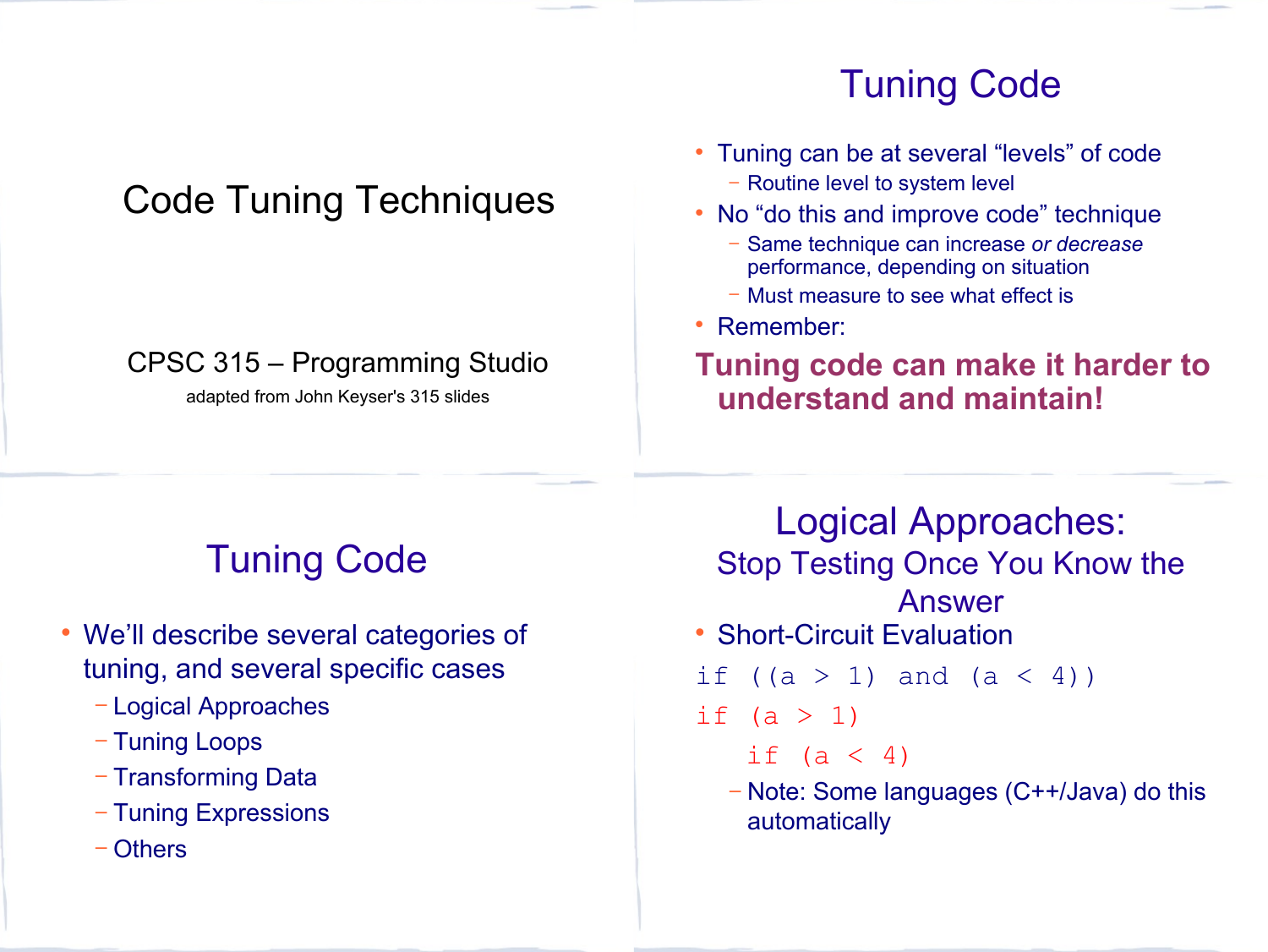Logical Approaches: Stop Testing Once You Know the Answer

```
• Breaking out of "Test Loops"
flag = False;for (i=0; i<10000; i++) {
    if (a[i] < 0) flag = True;
}
```
- Several options:
	- − Use a break command (or goto!)
	- − Change condition to check for Flag
	- − Sentinel approach

```
Logical Approaches:
 Stop Testing Once You Know the 
            Answer
 Break Command
flag = False;for (i=0; i<10000; i++) {
    if (a[i] < 0) {
        flag = True; break();
 }
}
```

```
Logical Approaches:
 Stop Testing Once You Know the 
              Answer
• Change Condition to Check for Flag
flag = False;for (i=0; (i<10000) && !flag; i++) {
   if (a[i] < 0) {
       flag = True; }
}
```

```
Logical Approaches:
 Stop Testing Once You Know the 
            Answer
• Sentinel Approach
flag = False;for (i=0; i<10000; i++) {
    if (a[i] < 0) {
        flag = True;i=10000; }
}
```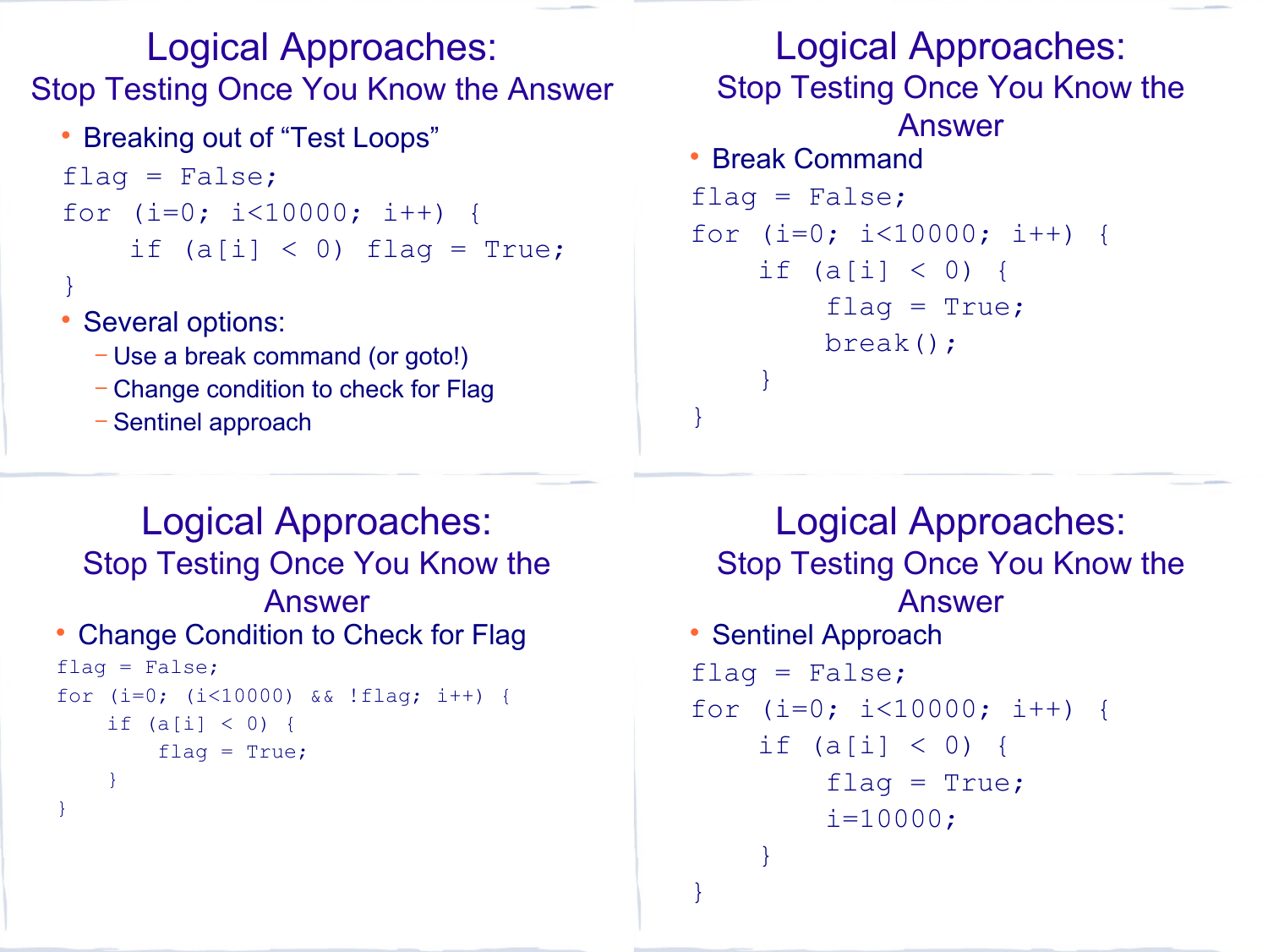#### Logical Approaches: Order Tests by Frequency

- Test the most common case first
	- − Especially in switch/case statements
	- − Remember, compiler may reorder, or not shortcircuit
- Note: it's worthwhile to compare performance of logical structures
	- − Sometimes switch is faster, sometimes if-then
- Generally a useful approach, but can potentially make tougher-to-read code
	- − Organization for performance, not understanding

#### Logical Approaches: Use Lookup Tables

- Table lookups can be much faster than following a logical computation
- Example: diagram of logical values:



#### Logical Approaches: Use Lookup Tables

```
if ((a && !c) || (a && b && c)) {
   val = 1;} else if ((b && !a) || (a && c && !b)) {
   val = 2;
} else if (c && !a && !b) {
   val = 3:
} else {
   val = 0;
}
                            \mathbf{A} 1 1 \mathbf{B}
```
#### Logical Approaches: Use Lookup Tables

|  | static int valtable [2] $[2] [2] = {$ |  |  |
|--|---------------------------------------|--|--|
|  |                                       |  |  |
|  | 0, 3, 2, 2, // !a                     |  |  |
|  | 1, 2, 1, 1, 1                         |  |  |
|  |                                       |  |  |

};

**C**

 $val = valtable[a][b][c]$ 

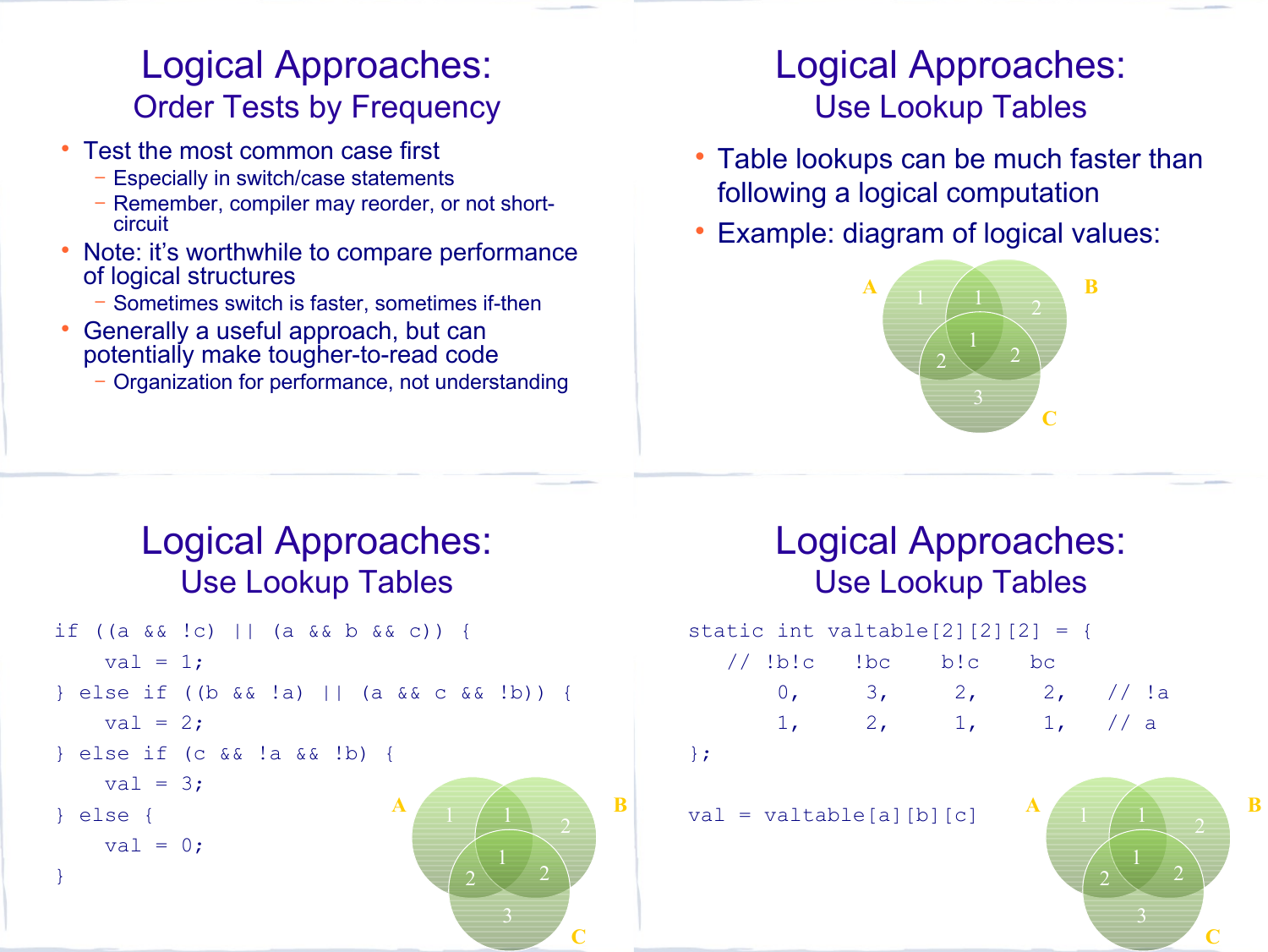#### Logical Approaches: Lazy Evaluation

- Idea: wait to compute until you're sure you need the value
	- − Often, you never actually use the value!
- Tradeoff overhead to maintain lazy representations vs. time saved on computing unnecessary stuff

#### Logical Approaches: Lazy Evaluation

Class listofnumbers { private int howmany; private float\* list; private float median;

```
float getMedian() {
   return median;
}
```
}

```
void addNumber(float num) {
   //Add number to list
   //Compute Median
```
#### Logical Approaches: Lazy Evaluation

```
Class listofnumbers {
   private int howmany;
   private float* list;
   private float median;
```

```
float getMedian() {
   //Compute Median
   return median;
}
```
}

```
void addNumber(float num) {
   //Add number to list
```
#### Tuning Loops: **Unswitching**

 Remove an if statement unrelated to index from inside loop to outside

```
for (i=0; i\leq n; i++)if (type == 1)sum1 += a[i]; else 
        sum2 += a[i];
```

```
if (type == 1)for (i=0; i \le n; i++)sum1 += a[i];
else
    for (i=0; i\leq n; i++)sum2 += a[i];
```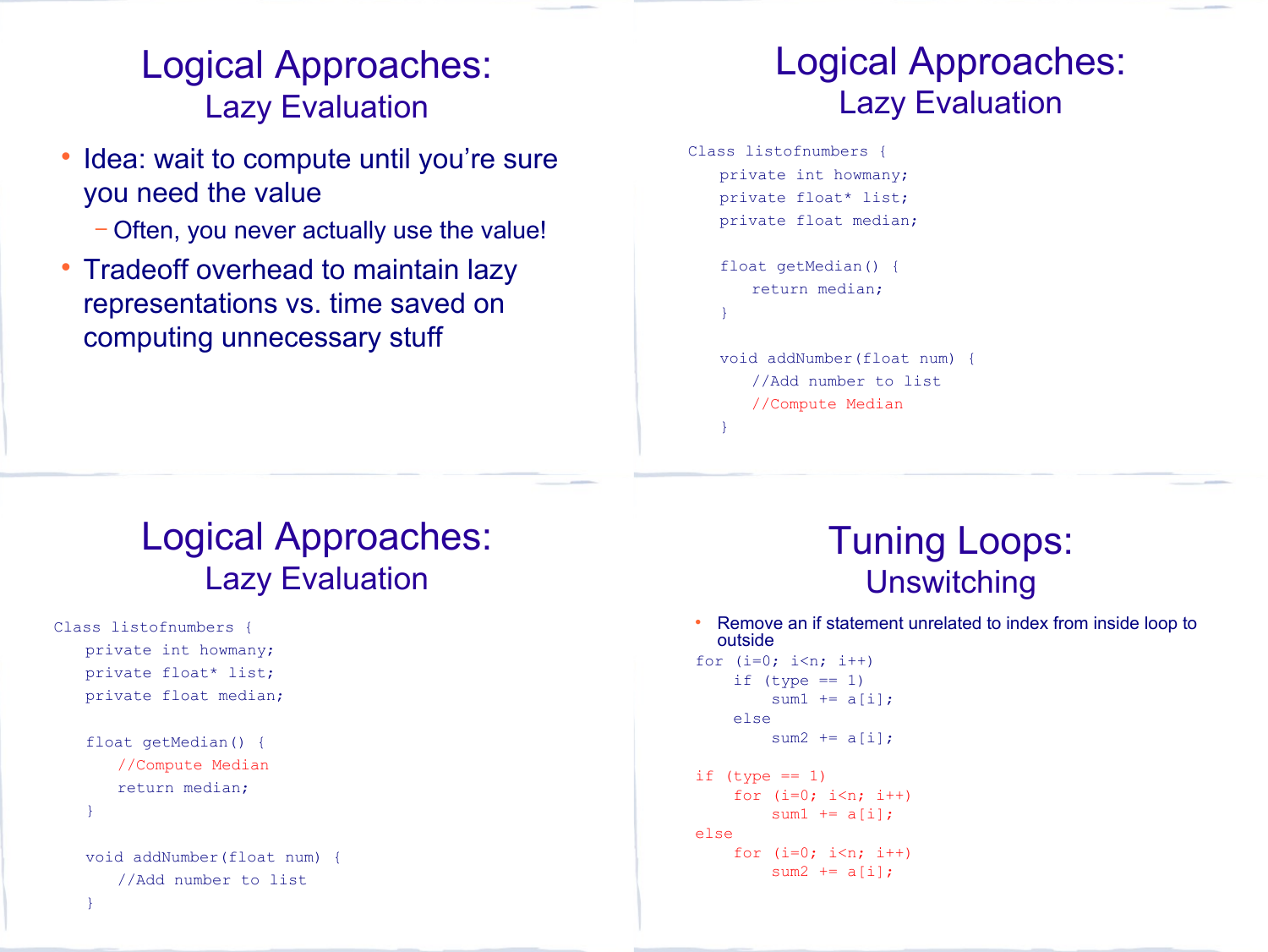#### Tuning Loops: **Jamming**

Combine two loops

```
for (i=0; i\leq n; i++)sum[i] = 0.0;for (i=0; i\leq n; i++)rate[i] = 0.03;
```

```
for (i=0; i \le n; i++) {
       sum [i] = 0.0:
       rate[i] = 0.03; }
```
#### Tuning Loops: **Unrolling**

```
• Do more work inside loop for fewer iterations
   − Complete unroll: no more loop…
   − Occasionally done by compilers (if recognizable)
for (i=0; i \le n; i++) {
    a[i] = i;}
for (i=0; i<(n-1); i+=2) {
    a[i] = i;a[i+1] = i+1;}
if (i == n-1)a[n-1] = n-1;
```
#### Tuning Loops: Minimizing Interior Work

 Move pointer/memory references and repeated computation outside

```
for (i=0; i \le n; i++) {
     balance[i] += purchase->allocator->indiv-
  >borrower;
    amounttopay[i] = balance[i] * (prime+card) * pcentpay;}
```

```
newamt = purchase->allocator->indiv->borrower;
payrate = (prime+card)*pcentpay;for (i=0; i \le n; i++) {
   balance[i] += newamt;amounttopay[i] = balance[i]*payrate;
```
#### Tuning Loops: Sentinel Values

 Test value placed after the end of the array to guarantee termination

```
i=0:
found = FALSE;while ((!found) &(i\leq n)) {
  if (a[i] == testval)fournd = TRUE:
   else
      i++;}
if (found) … //Value found
savevalue = a[n];
a[n] = testval;i=0;while (a[i] != testval)
   i++;if (i \le n) ... // Value found (loop terminated before reaching end)
```
}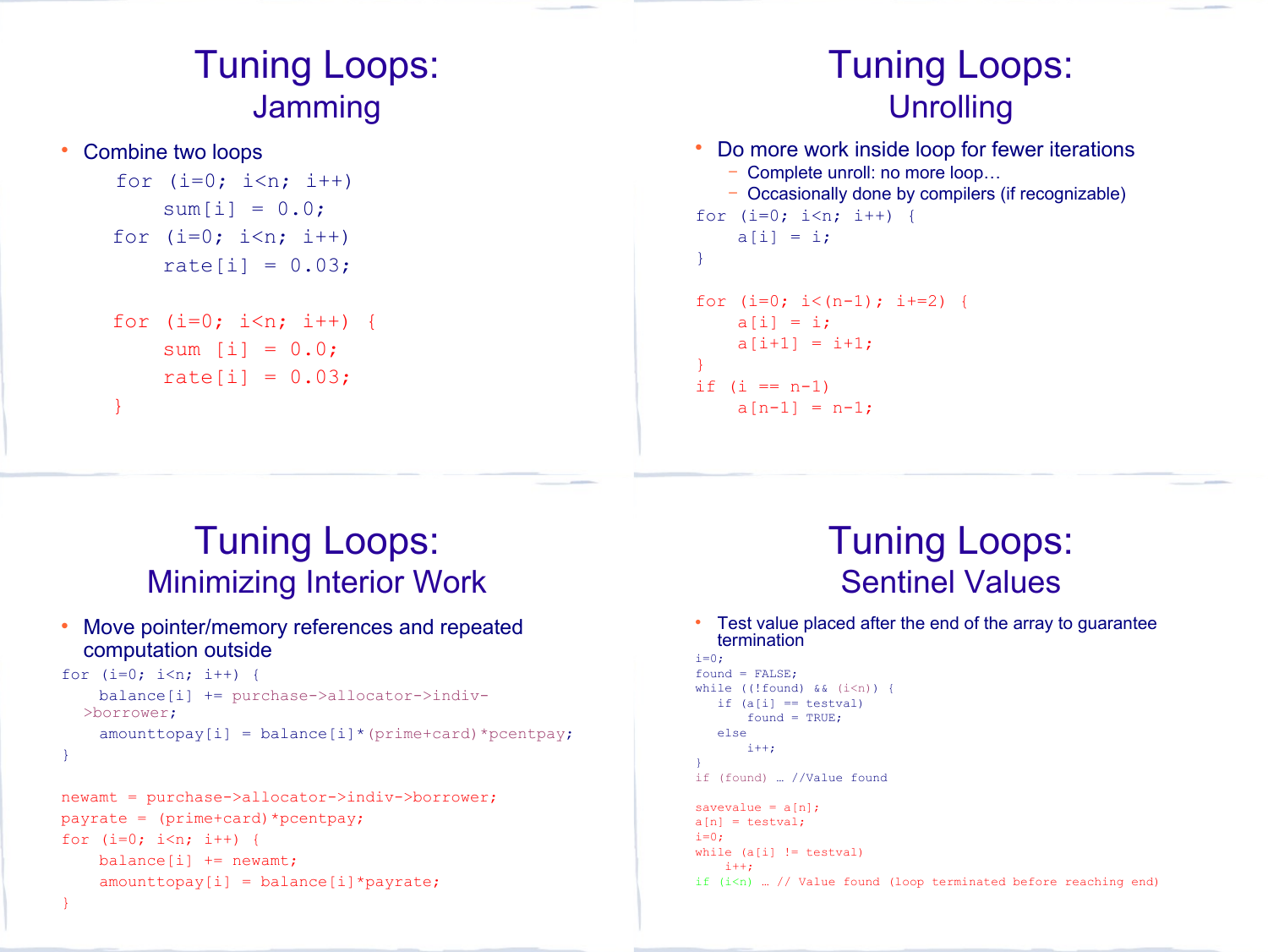#### Tuning Loops: Busiest Loop on Inside

• Reduce overhead by calling fewer loops for  $(i=0; i<100; i++)$  // 100 for  $(j=0; j<10; j++)$  //  $100x10=1000$ dosomething( $i, j$ ); Total of 1100 loop iterations

for  $(i=0; j<10; j++)$  // 10 for (i=0; i<100; i++) // 10x100=1000 dosomething $(i, j)$ ; Total of 1010 loop iterations

#### Tuning Loops: Strength Reduction

• Replace multiplication involving loop index by addition

```
for (i=0; i \le n; i++)a[i] = i*conversion;
```

```
sum = 0; // or: a[0] = 0;for (i=0; i\le n; i++) { // or: for (i=1; i\le n; i++)a[i] = sum; // or: a[i] =sum += conversion; // a[i-1]+conversion;
}
```
Transforming Data: Integers Instead of Floats

- Integer math tends to be faster than floating point
- Use ints instead of floats where appropriate
- Likewise, use floats instead of doubles
- Need to test on system...

#### Transforming Data: Fewer Array Dimensions

- Express as 1D arrays instead of 2D/3D as appropriate
	- − Beware of assumptions on memory organization

```
for (i=0; i<rows; i++)
   for (j=0; j<cols; j++)a[i][j] = 0.0;
```

```
for (i=0; i<rows*cols; i++)
    a[i] = 0.0;
```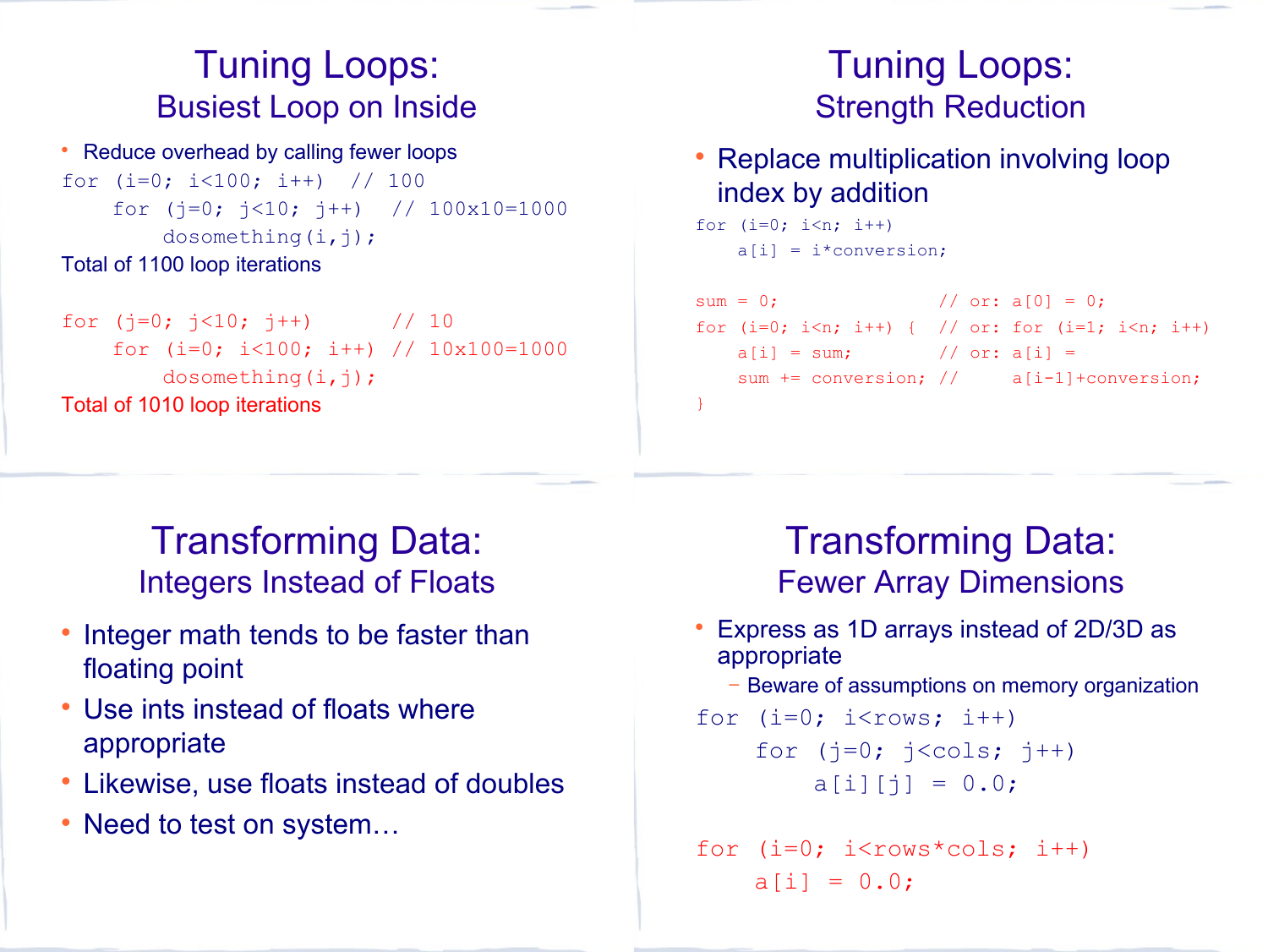## Transforming Data: Minimize Array Refs

 Avoid repeated array references − Like minimizing interior work for  $(i=0; i\leq r; i++)$ for  $(i=0; j < c; j++)$ 

```
a[i] = b[i] + c[i];for (i=0; i\leq r; i++) {
    temp = c[i];
    for (j=0; j < c; j++)a[j] = b[j] + temp;}
```
## Transforming Data: Use Supplementary Indexes

- Sort indices in array rather than elements themselves
	- − Tradeoff extra dereference in place of



## Transforming Data: Use Caching

- Store data instead of (re-)computing
	- − e.g. store length of an array (ended by sentinel) once computed
	- − e.g. repeated computation in loop
- Overhead in storing data is offset by
	- − More accesses to same computation
	- − Expense of initial computation

Tuning Expressions: Algebraic Identities and Strength Reduction

- Avoid excessive computation − sqrt(x) < sqrt(y) equivalent to x < y
- Combine logical expressions
	- − !a || !b equivalent to !(a && b) -- 3 vs. 2 ops
- Use trigonometric/other identities
- Right/Left shift to multiply/divide by 2
- e.g. Efficient polynomial evaluation  $- A^{*}x^{*}x^{*}x + B^{*}x^{*}x + C^{*}x + D =$  $(((A<sup>*</sup>x)+B)<sup>*</sup>x)+C)<sup>*</sup>x+D$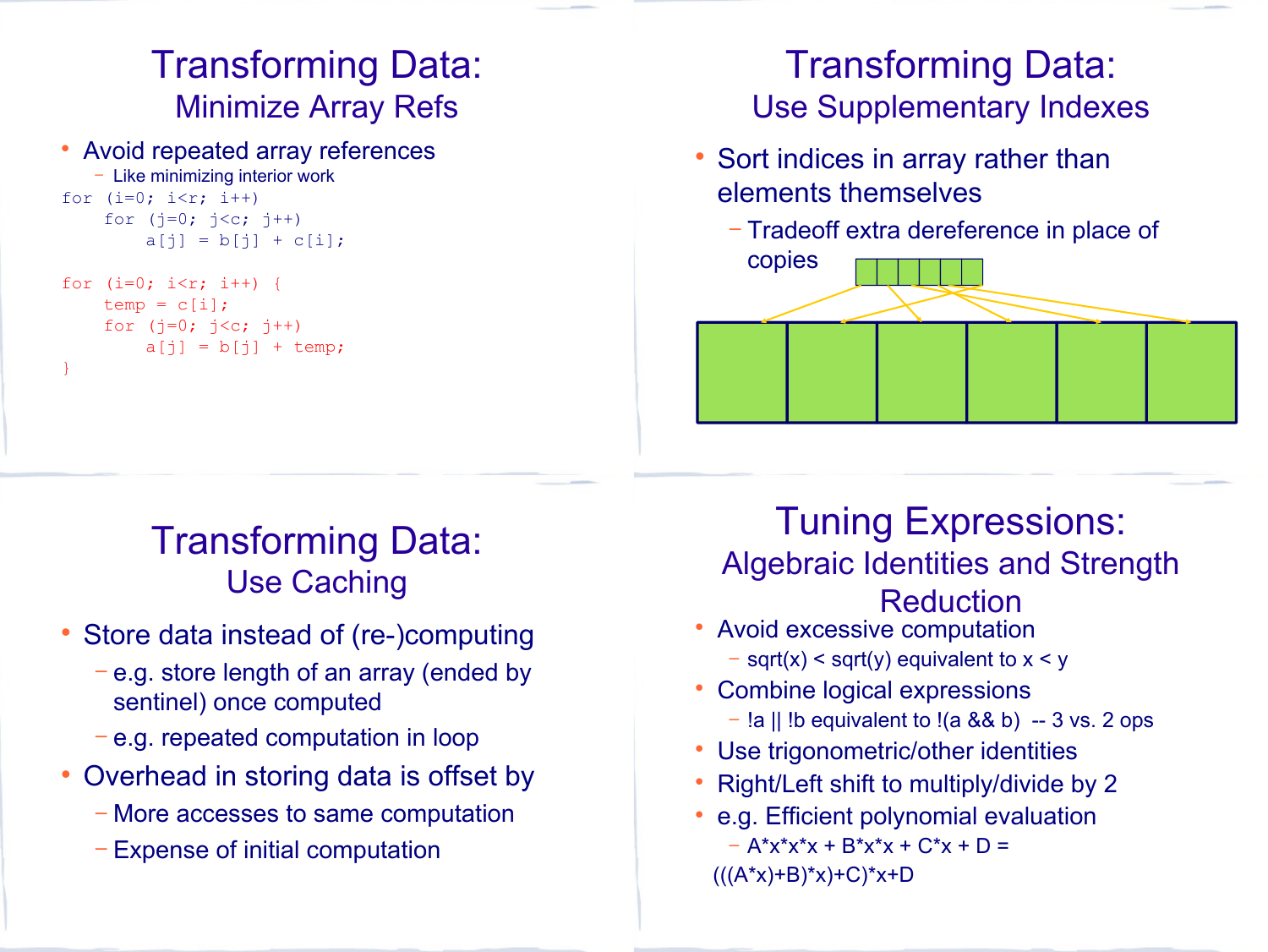#### Tuning Expressions: Compile-Time Initialization

• Known constant passed to function can be replaced by value.

```
log2val = log(val) / log(2);
```

```
const double LOG2 =0.69314718;
log2val = log(val) / LOG2;
```
#### Tuning Expressions: Avoid System Calls

- Avoid calls that provide more computation than needed
	- − e.g. if you need an integer log, don't compute floating point logarithm
		- Could count # of shifts needed
		- Could program an if-then statement to identify the log (only a few cases)

## Tuning Expressions: Use Correct Types

- Avoid unnecessary type conversions
- Use floating-point constants for floats, integer constants for ints

#### Tuning Expressions: Precompute Results

- Storing data in tables/constants instead of computing at run-time
- Even large precomputation can be tolerated for good run-time
- Examples
	- − Store table in file
	- − Constants in code
	- − Caching
	- − Function look-up tables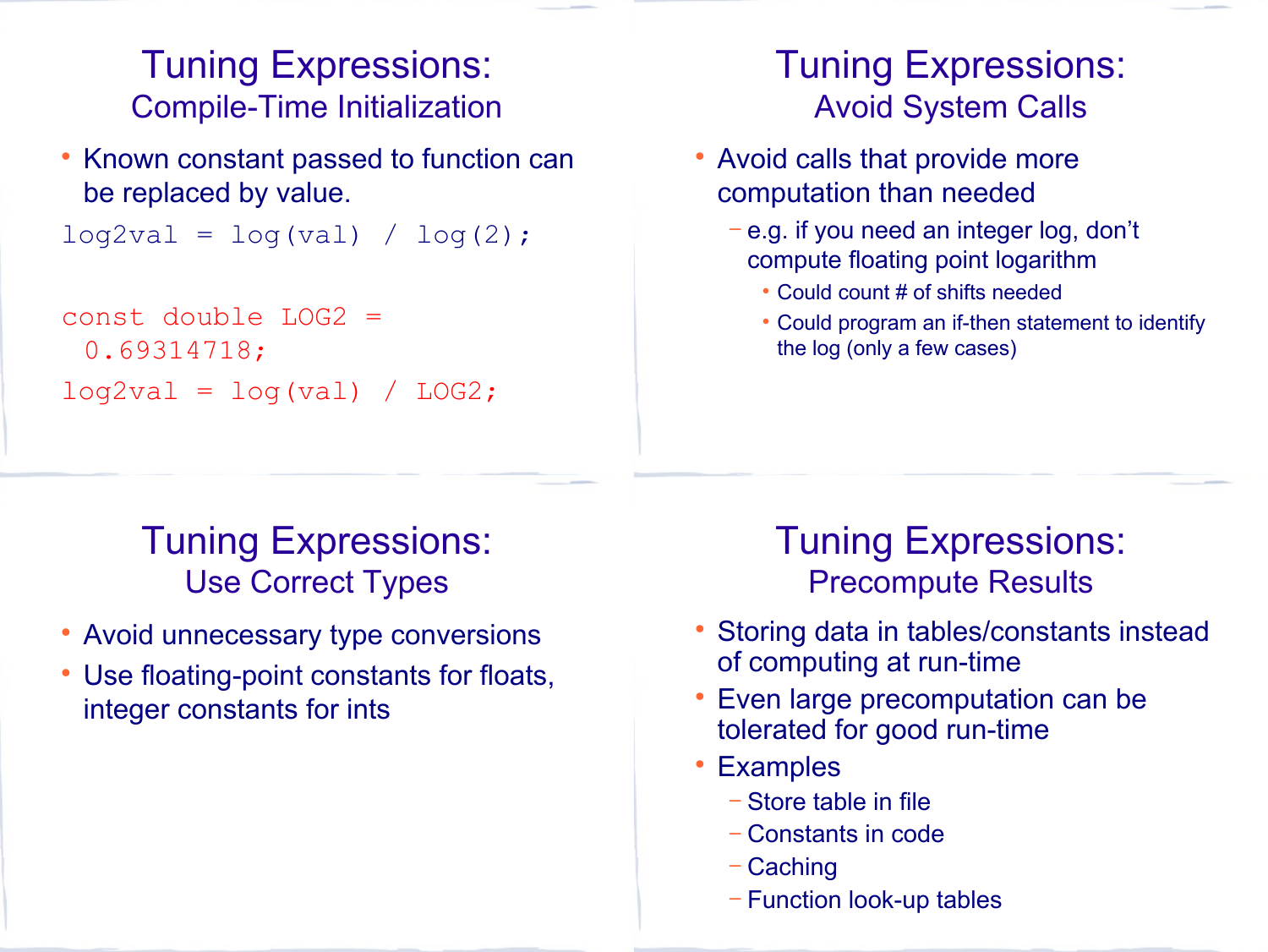#### Tuning Expressions: Eliminate Common Subexpressions

- Anything repeated several times can be computed once ("factored" out) instead − Compilers pretty good at recognizing, now  $a = b + (c/d) - e*(c/d) +$  $f^*(d/c)$ ;
- $t = c/d$ ;  $a = b + t - e^{t}t + f/t$ ;

#### Other Tuning: Inlining Routines

- Avoiding function call overhead by putting function code in place of function call
	- − Also called Macros
- Some languages support directly (C++: inline)
- Compilers tend to minimize overhead already, anyway

#### **Other Tuning:** Recoding in Low-Level Language

- Rewrite sections of code in lower-level (and probably much more efficient) language
- Lower-level language depends on starting level
	- − Python -> C++
	- − C++ -> assembler
- Should only be done at bottlenecks
- Increase can vary greatly, can easily be worse

# **Other Tuning:** Buffer I/O

- Buffer input and output
	- − Allows more data to be processed at once
	- − Usually there is overhead in sending output, getting input